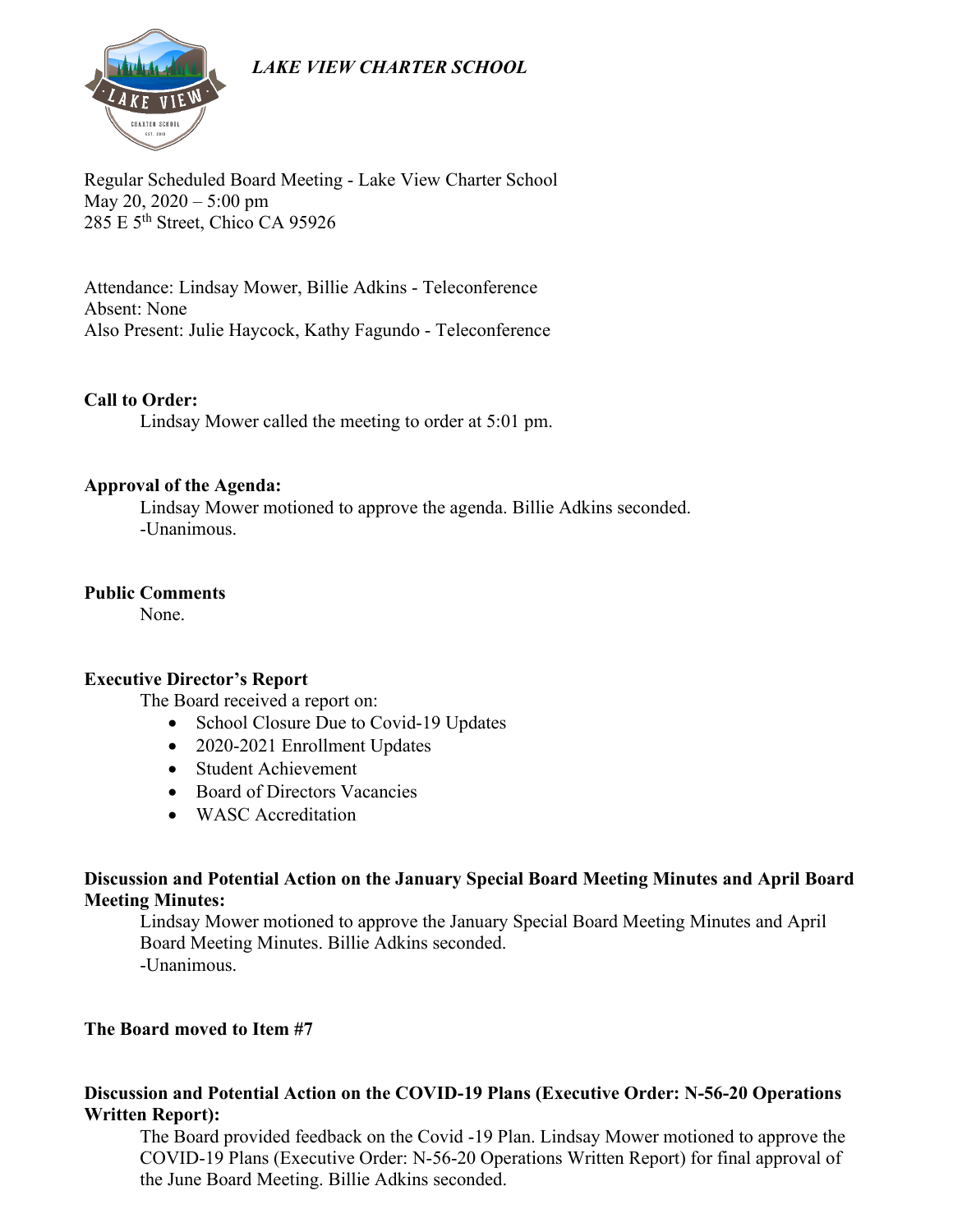### *LAKE VIEW CHARTER SCHOOL*



-Unanimous.

#### **The Board returned to Item #6**

#### **Discussion and Potential Action on the April Financials:**

Lindsay Mower motioned to approve the April Financials. Billie Adkins seconded. -Unanimous.

#### **Discussion and Potential Action on the Confirmation of Retention of Counsel – Engagement Letter:**

Lindsay Mower motioned to approve the Confirmation of Retention of Counsel – Engagement Letter. Billie Adkins seconded. -Unanimous.

#### **Discussion and Potential Action on the Salary Schedules:**

Lindsay Mower motioned to approve the Salary Schedules. Billie Adkins seconded. -Unanimous.

#### **Discussion and Potential Action on the Kindergarten and Transitional Kindergarten Policy:**

Lindsay Mower motioned to approve the Kindergarten and Transitional Kindergarten Policy. Billie Adkins seconded. -Unanimous.

#### **Discussion and Potential Action on the Suicide Prevention Policy:**

Lindsay Mower motioned to approve the Suicide Prevention Policy. Billie Adkins seconded. -Unanimous.

#### **Discussion and Potential Action on the Suspension and Expulsion Policy:**

Lindsay Mower motioned to approve the Suspension and Expulsion Policy. Billie Adkins seconded.

-Unanimous.

#### **Discussion and Potential Action on the Vendor Agreements:**

Lindsay Mower motioned to table this item. Billie Adkins seconded. -Unanimous.

#### **Announcement of Next Regular Scheduled Board Meeting:**

June 17, 2020 at 5:00 pm.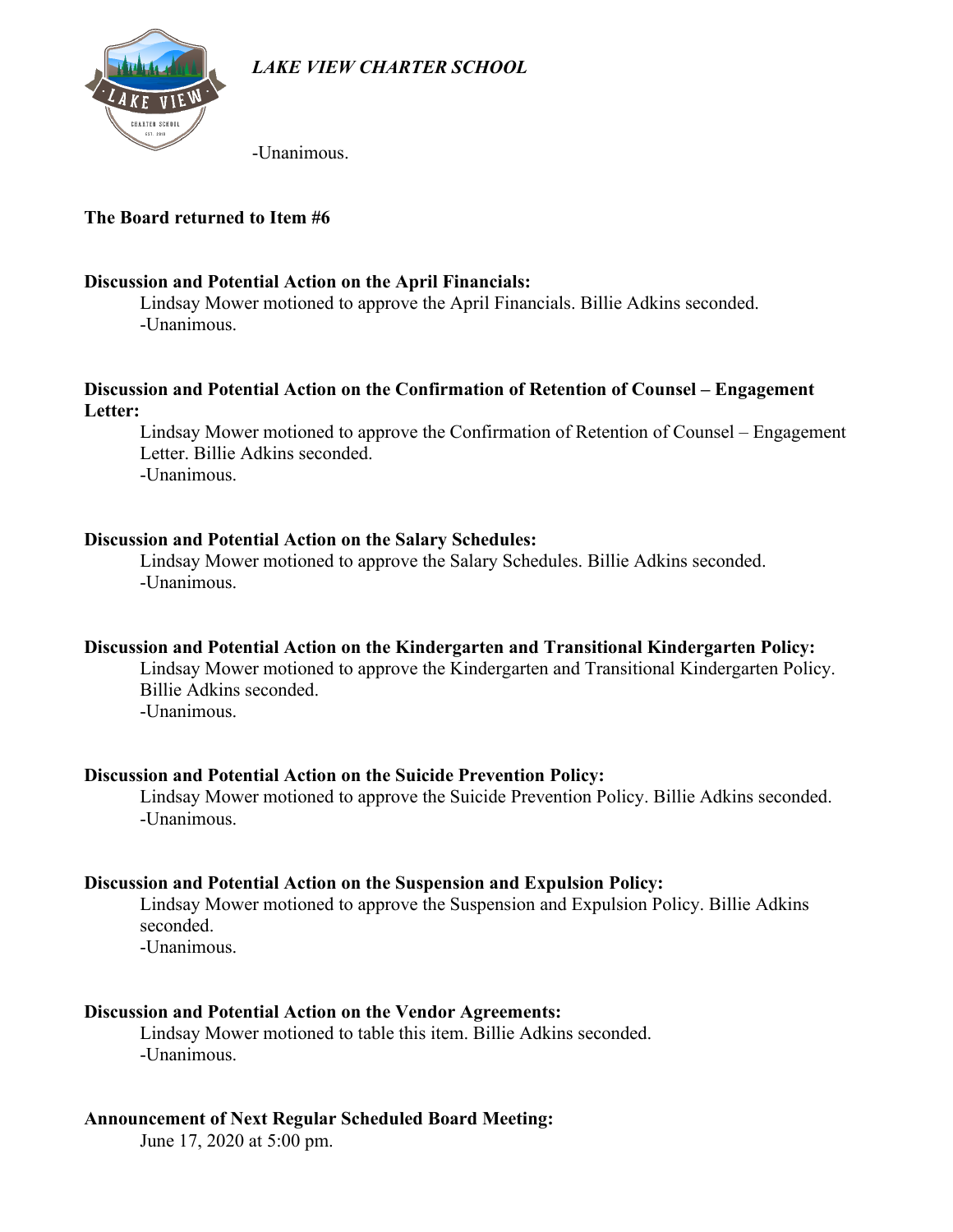

*LAKE VIEW CHARTER SCHOOL*

## **Adjournment:**

Lindsay Mower motioned to adjourn the meeting at 5:55 pm. Billie Adkins seconded. -Unanimous.

Prepared by: Bryanna Brossman

Noted by:

 $k_{\rm max}$  $\sim$   $\sim$   $\sim$   $\sim$   $\sim$ [Billie Adkins \(Jun 18, 2020 10:10 PDT\)](https://na2.documents.adobe.com/verifier?tx=CBJCHBCAABAACSUTAfqNGFk-Zj-BVvF0VjrjJ8CfNqi-)

Board Secretary